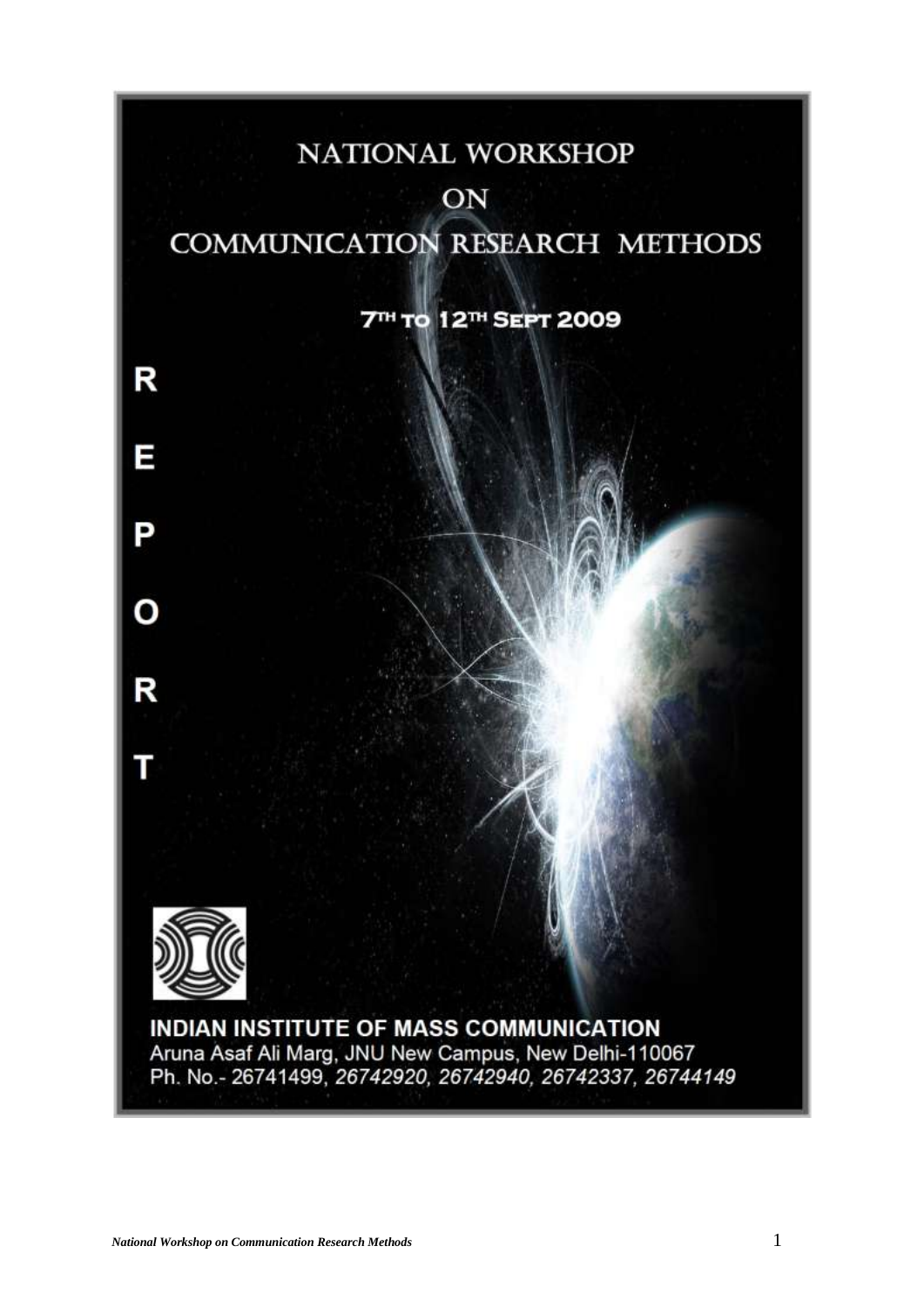# **The Workshop**

**T**here has been an increasing realization among media researchers and professionals of the need for specialized training programmes to orient budding journalists, media researchers, communication teachers and other media enthusiasts towards the need to incorporate analytical and research-based perspectives in their respective interest areas and work profiles. Journalists nowadays are urged to do more investigative, specialized and analytical reporting, while readers demand more evidence-based and well-informed articles and features in newspapers. Similarly, TV audiences have become more knowledgeable and hence more demanding about the content and quality of the programmes. The expanding field of media and communication is also witnessing a growing number of academic journals that require the publication of more research-based studies. All of these current trends in the field of media and communication studies require conducting of research in the right way to ensure rigor in communication and media studies as well as aim for inter-disciplinary flexibility.

### **Aims and Objectives of the Workshop**

- 1. To develop an understanding of the scientific approaches in developing research design and methods.
- 2. To impart knowledge on qualitative and quantitative research methods.
- 3. To orient participants with softwares for analyzing both quantitative and qualitative data.

The workshop was designed to orient the participating teachers, research scholars and professionals working in research and media organizations with these fundamentals of research and data analysis. The workshop started on an informal note with Dr. Gita Bamezai, Prof. K.M. Srivastava and Prof. Raghavchari sharing their views and experiences with the participants. The idea behind the informal setting was to make the participants comfortable about discussing and sharing their problems and shortcomings with research methods so as to enable an accurate assessment of their research experiences and expectations. Their expectations were then evaluated to design a learning format during the course of training best suited to their needs.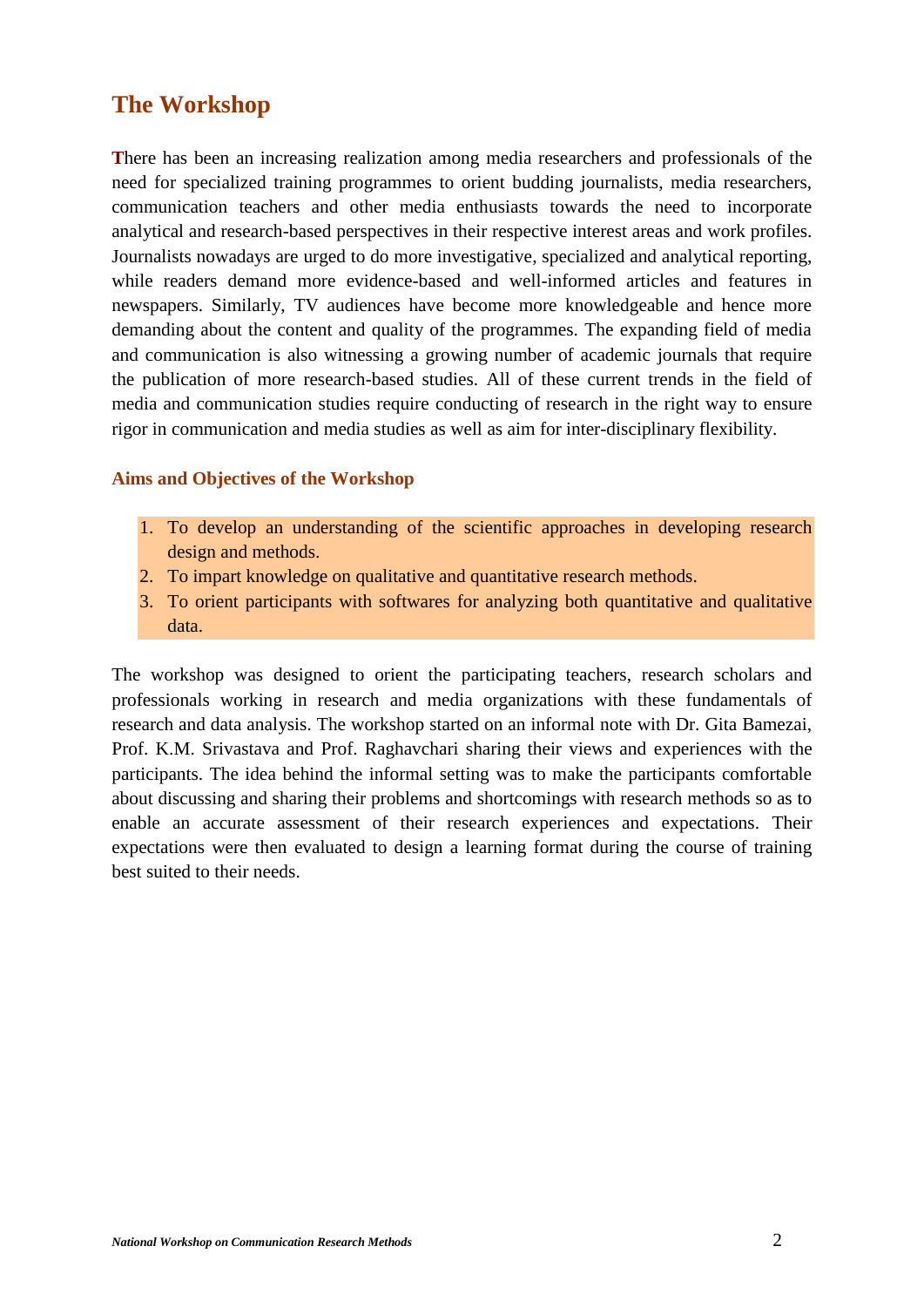Workshop is in progress…………………..



#### **2 & 3**





**4 & 5**





3)  $\&$  5) Exercise on Content Analysis 4) Practical Session in Computer Lab

1) Inauguration 2) Session on QDA by Guest Speaker



**Participants with the Director IIMC, Smt. Stuti Kacker**

This learning module gave importance to acquiring basic knowledge and an understanding of types of research methods, their utility in conducting various types of stidies. It also gave equal weightage to hands-on practice sessions of data analysis using statistical softwares. These sessions comprised of mainly group exercises, for both quantitative and qualitative data analysis.